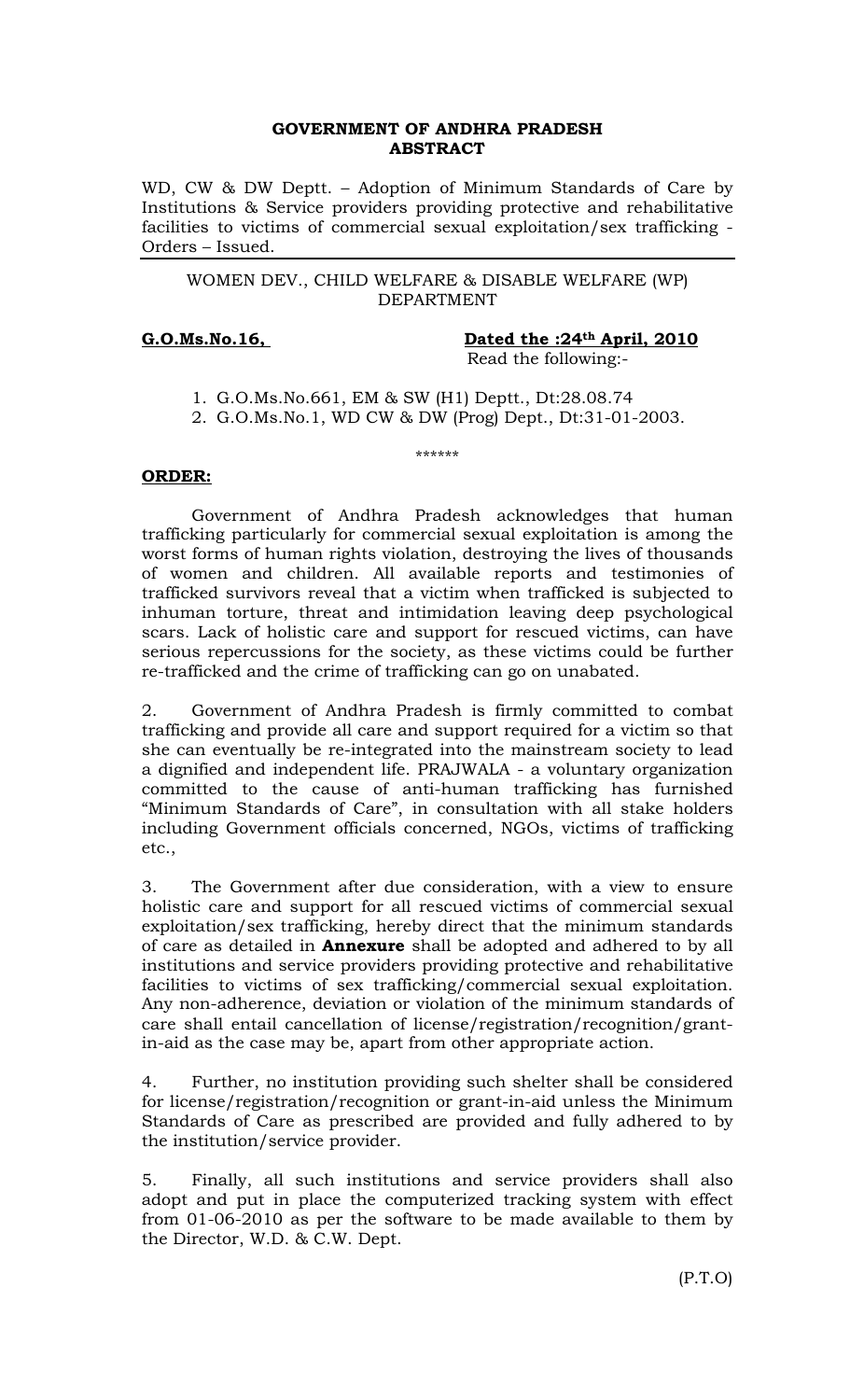6. This order issues with the concurrence of Finance Department vide their UO Note.3253/69/Expr. WD/2010, Dated:19-03-2010.

(BY ORDER AND IN THE NAME OF THE GOVERNOR OF ANDHRA PRADESH)

# M. CHAYA RATAN, PRINCIPAL SECRETARY TO GOVERNMENT.

 $T_{\Omega}$ 

The Additional Director General of Police- CID.

The Director, Women Development & Child Welfare Department.

All District Collectors.

All Superintendents of Police.

All Regional Deputy Directors of Women Development & Child Welfare Department.

All Swadhar homes & Service providers concerned through Director, Women Development & Child Welfare .

Copy to:

The Principal Secretary to Government Home Department, A.P. Secretariat, Hyderabad.

The P S to Chief Secretary, A.P. Secretariat, Hyderabad.

The P S to Chief Minister Government of Andhra Pradesh, Hyd.

The Commissioner Information & Public Relation.

All District Medical & Health Officers through Commissioner, Family Welfare Vidiya Vidhan Parishat, Hyderabad.

- All Project Directors DRDA /Indra Kranti Padam through CEO. IKP.
- All District Legal Service Authorties through A.P State Legal Service Authority.
- All District Aids and Leprosy through Project Director, Aids Control Society.

All Child Welfare Committees through Director Juvenile Welfare, Correctional Services & Welfare of Street Children.

The Managing Director of Housing, A.P. Hyderabad.

All District Supply Officers through Commissioner Civil Supplies Department, Hyderabad.

The Principal Secretary to Government Housing.

The Commissioner Family Welfare, A.P. Hyderabad.

The Director, Medical & Health Services, Hyderabad.

The Principal Secretary to Government, Civil Supplies Department.

The Principal Secretary to Government Education Department.

The Principal Secretary to Government Rajiv Vidya Mission.

The Principal Secretary to Government Higher Education Department. S.F./S.C.

// Forwarded :: by Order //

# SECTION OFFICER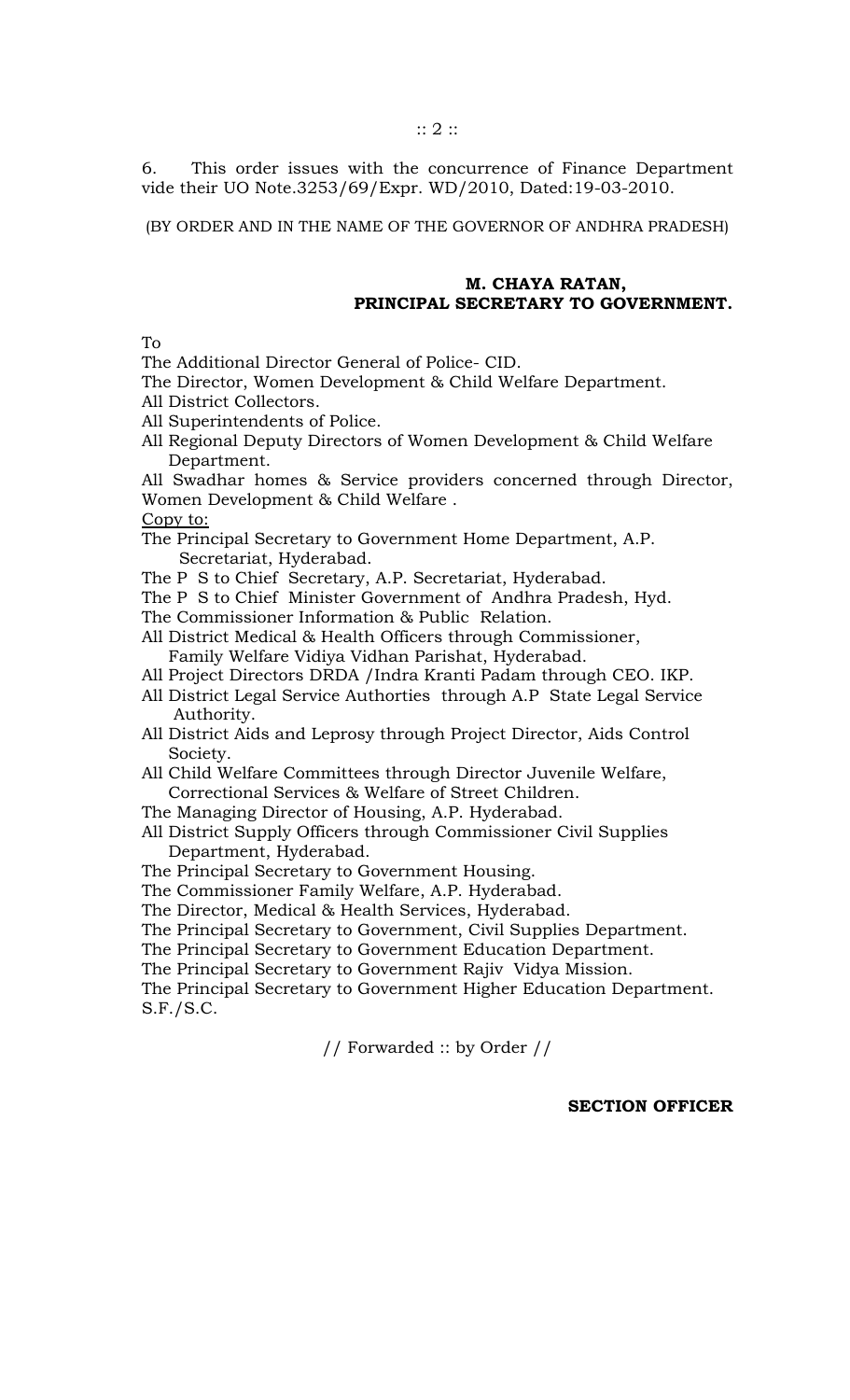# ANNEXURE

### MINIMUM STANDARDS OF CARE In Homes for Victims of Trafficking

### Introduction

Anti trafficking measures comprises of prevention, protection and prosecution. It has been seen throughout the country that protection measures is the most important link to effective prevention and successful prosecution. But it is matter of serious concern that protection measures in the form of shelters have not fulfilled their objectives and poor rehabilitation measures have ended up in retrafficking of victims.

With the aim to improve the conditions of shelter homes minimum standards of care is introduced. These standards for shelters for victims of commercial sexual exploitation / survivors of sex trafficking are those non-negotiable care components that should be integrated in any home managed either by the government or the civil society to ensure facilities for rehabilitation is in place as a matter of right of the victim. These standards will ensure that the safety, dignity and the well being of each victim are provided for.

The minimum standards of care will be reviewed every two years for relevance and changed according to the contemporary information available about care and protection of victims of trafficking.

The guiding principles of these standards are:

Rights Based: All standards will ensure that the basic human rights of the victim is upheld and respected. Additionally the following rights will be a integral part of each care process:

- Right to dignity
- Right not to be re-traumatized and re-victimized
- Right to informed choices and confidentiality
- Right to self-determination and participation

Individualized and Comprehensive: The care components should be inclusive and be able to address the needs of each individual through a continuum of care opportunities for all life domains of survivors.

Equitable: The program should ensure that all services are accessible to all victims. The services are designed in a manner that facilitates people who may be facing more vulnerability or impact to have an equal access to services.

Gender sensitive: The program should be child friendly and focused on the psychological recovery of the victim. The programs will recognize the gender based vulnerabilities and risks, will be developmentally appropriate and ensure that the recovery of the victim is paramount.

Accountable: All the programs will be accountable and will be subject to mandatory external standardized care process audits.

# STANDARDS OF CARE

Standard I: Location

1. Any home/shelter meant for victims of commercial sexual exploitation should be located in a residential area and should be maintained and integrated in the local scenario. The name board of the home should not reveal either the purpose or the kind of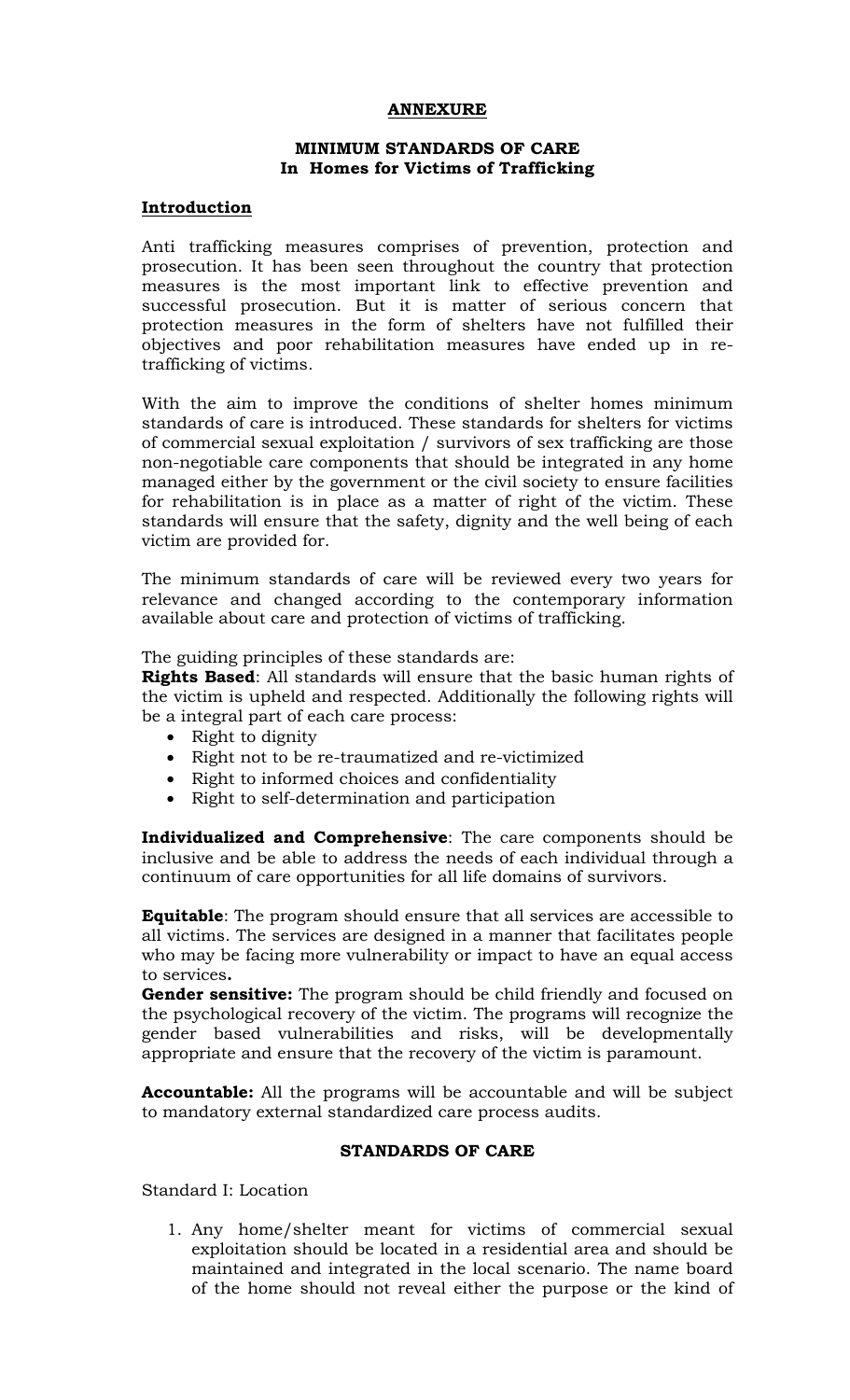benefit it provides. The home meant for 50 residents should not be less than 5500 sq ft, which includes, different types of spaces required.

- 2. The location of the home should minimize risk to the residents and should have a favorable ambience (not close to a red light area, wine shop, slums or shanties and the homes should be far away from auto stands, bus stations, railway stations, road side stalls) with adequate privacy for the residents.
- 3. The home/shelter should be well connected with other amenities such as water, electricity, sanitation, approach road, etc. Care should be taken to ensure that the physical infra-structure allows no undesirable outside contact.

Standard II: Security

- 1. The home should have 24 hrs security arrangements. Without appearing custodial in nature the home should ensure adequate security to the residents. The security persons should be free of any addictions and they need to be trained.
- 2. All inflammatory or hazardous substances such as kerosene, petrol, pesticide, phenol, medicines, acid, bleaching powder, soaps, rat killers, especially sedatives etc) should be kept securely, out of the reach of the residents. Field security plan should be in place (fire exit marking). There should be a regular fire drill. Basements should not be used for residential purposes. Stock register of all the above mentioned hazardous substances should be maintained and regular stock taking (monthly) should be monitored.
- 3. For residents who are suffering from psychological disturbances any task with sharp/hazardous instruments/substances such as knives, screw drivers, ropes and wires should be avoided to extent possible and if unavoidable to be done under proper supervision.
- 4. All doors (bathroom, toilets, kitchen, storage, bedrooms) should have provisions for opening from outside in cases of emergency.
- 5. No visitors for residents should be allowed in the home without requisite vetting and permission. The home should have a visitors' policy which should include arrangements to screen and interact with visitors away from residential area within the campus. The best interest of the resident should be the guiding principle. All visits should be documented in a well maintained visitors book that will record all details such name, designation, organization/institution, address etc Proper check of staff at entry and exit should be done and CCTV cameras may be installed in visitor's room.
- 6. No resident should have access to mobile phones and any phone call made should be under supervision.

Standard III: Legal Custody and Arrangements for Leave from home

1. Legal custody of residents must be under the supervision of the Child Welfare Committee (if minors) or the Service providing Organization or any other competent authority dealing with the issues of women and/or children of the area as the case maybe.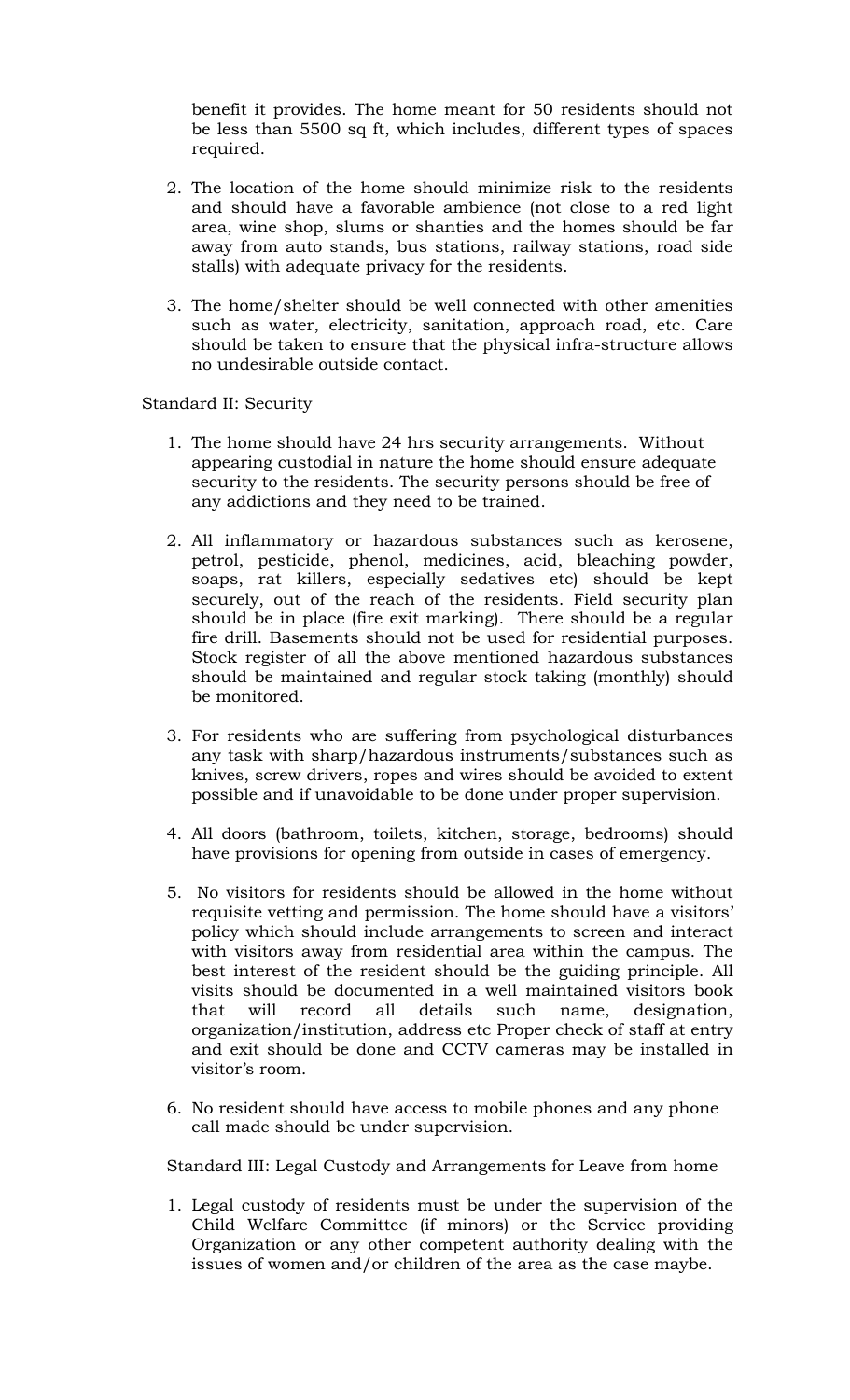2. A social worker must accompany the residents (who are at risk to coercion and exploitation) whenever she leaves the place of safety. The home should have protocol for different circumstances when the resident may leave the home unaccompanied by staff. Such protocol should be evolved by a risk assessment and riskreduction information.

Standard IV: Confidentiality

- 1. The resident should not be exposed to the media and complete confidentiality should be maintained about the facial and other personal identity of the resident. This is valid at all stages from rescue to prosecution and social reintegration and thereafter. All case records especially medical records should be maintained with utmost confidentiality.
- 2. No information about a resident will be given to any outsider without the permission of the authorized person and the informed consent of the resident.

Standard V: Basic Infrastructure Facilities:

- 1. The home should be well ventilated, with adequate space (approximately @50-60 sft per resident, toilets and bathrooms at a proportion of 1:5.)
- 2. The home should have well ventilated kitchen, a common hall, counseling room, medical room, dining hall, bedrooms, quarantine room, storage facility and staff quarters and no basements should be used for residential purposes
- 3. The home should have open space for recreation, washing/drying arrangements which ensures privacy.
- 4. The residents of the home should have access to public facilities such as garden, playground and recreational facility etc.
- 5. Each resident should be provided with individual cot, bedding,2 bed sheets, 1 blanket and pillow, mosquito nets per year.
- 6. Universal care processes should be established which enables the home to provide for the special care needs of HIV positives, disabled, pregnant and lactating mothers and severely sick residents without any stigmatization or isolation

Standard VI: Staff recruitment/Training:

- 1. Staff should be recruited only after adequate screening about their past record and assessment of their skills and attitude. Special care should be taken to ascertain any indications of past criminal record or association, psychological disorders, addictions ( alcohol, tobacco, gutkha, drugs etc)
- 2. All staff irrespective of the post should be given induction training and adequately sensitized on aspects of trafficking, needs of trafficked residents, trauma care, first aid and counseling.
- 3. Standardized training module has to be developed with regular updates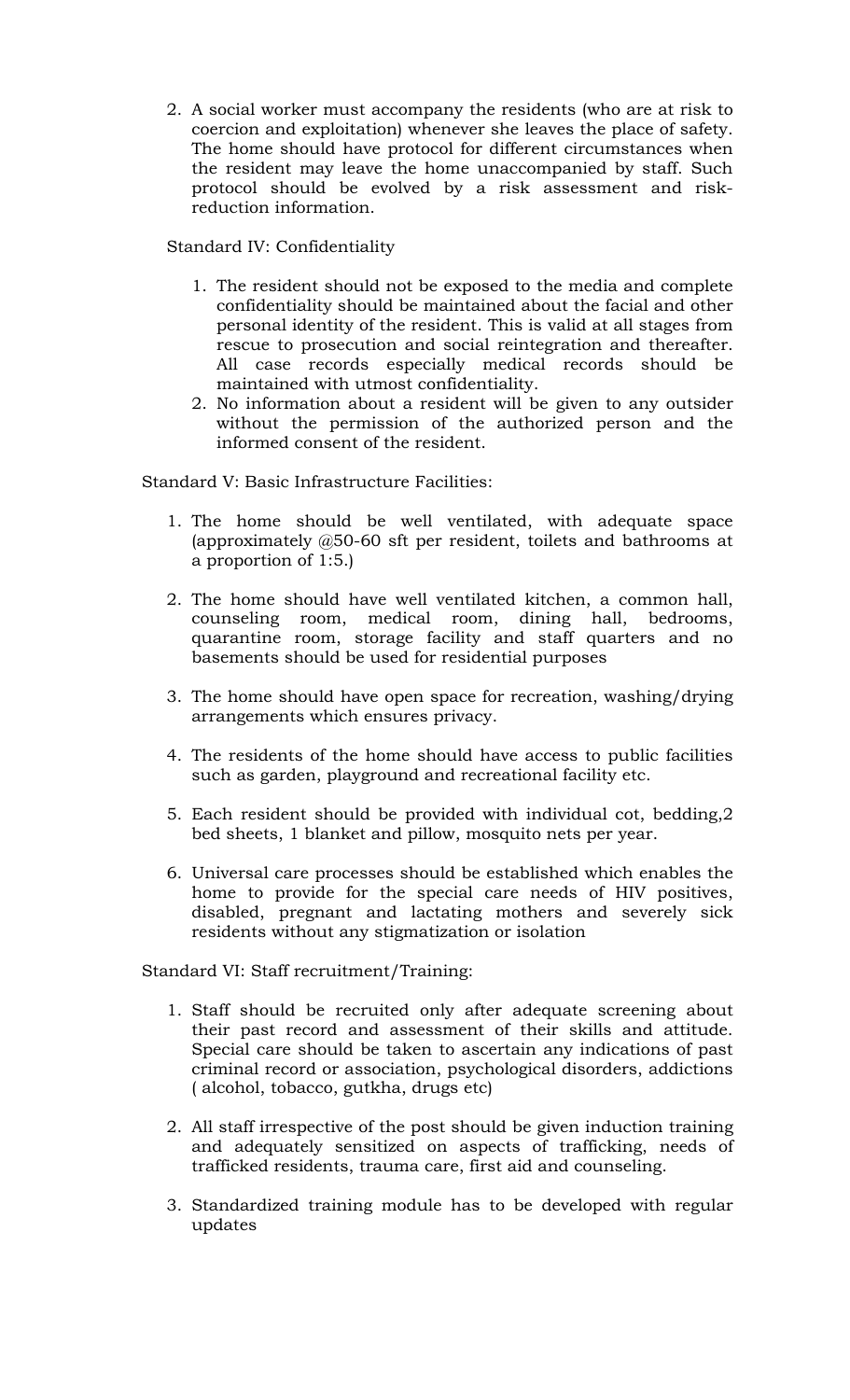- 4. One head of the home with a postgraduate degree, Two Trained counselors' one with MSW and other with MA Psychology with special training on trauma care should be recruited on a fulltime basis, and where one counselor is to be a resident and other may be a non-resident for better functioning. The home may also choose to use primary level peer counselors who are present in the home all the time and supported by secondary level professional counselors as mentioned above.
- 5. The home should have the following human resources for better operations for a average of 50 residents with
	- a. 1 fulltime resident Warden/Superintendent who should be at least a graduate.
	- b. 2 resident Cooks
	- c. 4 caretakers with a minimum SSC education
	- d. 1 Accountant cum Documentation personnel.
	- e. 2 Security personnel with a reading and writing skills
	- f. Part time life skill trainer
	- g. A Panel of Medical practitioners (both government and private) should be identified to attend to the needs of the residents at any time of requirement and appropriate budget should be extended for medical kits, transport and honorarium
	- h. For legal assistance it should be converged with existing free legal aid services. If such services are not easily available a budget may be provided for legal support and assistance till such a time mainstream services can be ac Wcessed.

Standard VII: Home Management

- 1. The residents should be directly involved in the day to day management of the home. All residents should be part of the general body in running the home. On democratic lines committees should be chosen from the general body which will support in the management of the home on different aspects.
- 2. The committee should be reconstituted every 3 months and every resident in the home should be given a chance to be an active committee member
- 3. All process of the committee meetings, staff meetings, general body should be well documented

Standard VIII: Induction of the residents:

- 1. As soon as a resident enters a home she should be received with a welcome kit which will consists of two pairs of clothes, towel, toiletry (tooth brush, tooth paste, soap, sanitary napkins, powder, shampoo sachet, hair oil, comb etc)
- 2. In the first one hour the new resident should be allowed to take bath and fresh in up. A light snack with water should be provided as the initial formalities are completed.
- 3. Older residents trained, as barefoot counselors should be given the task of receiving a new resident and introducing her to the other residents. As a part of the reception a tour of the home should be given.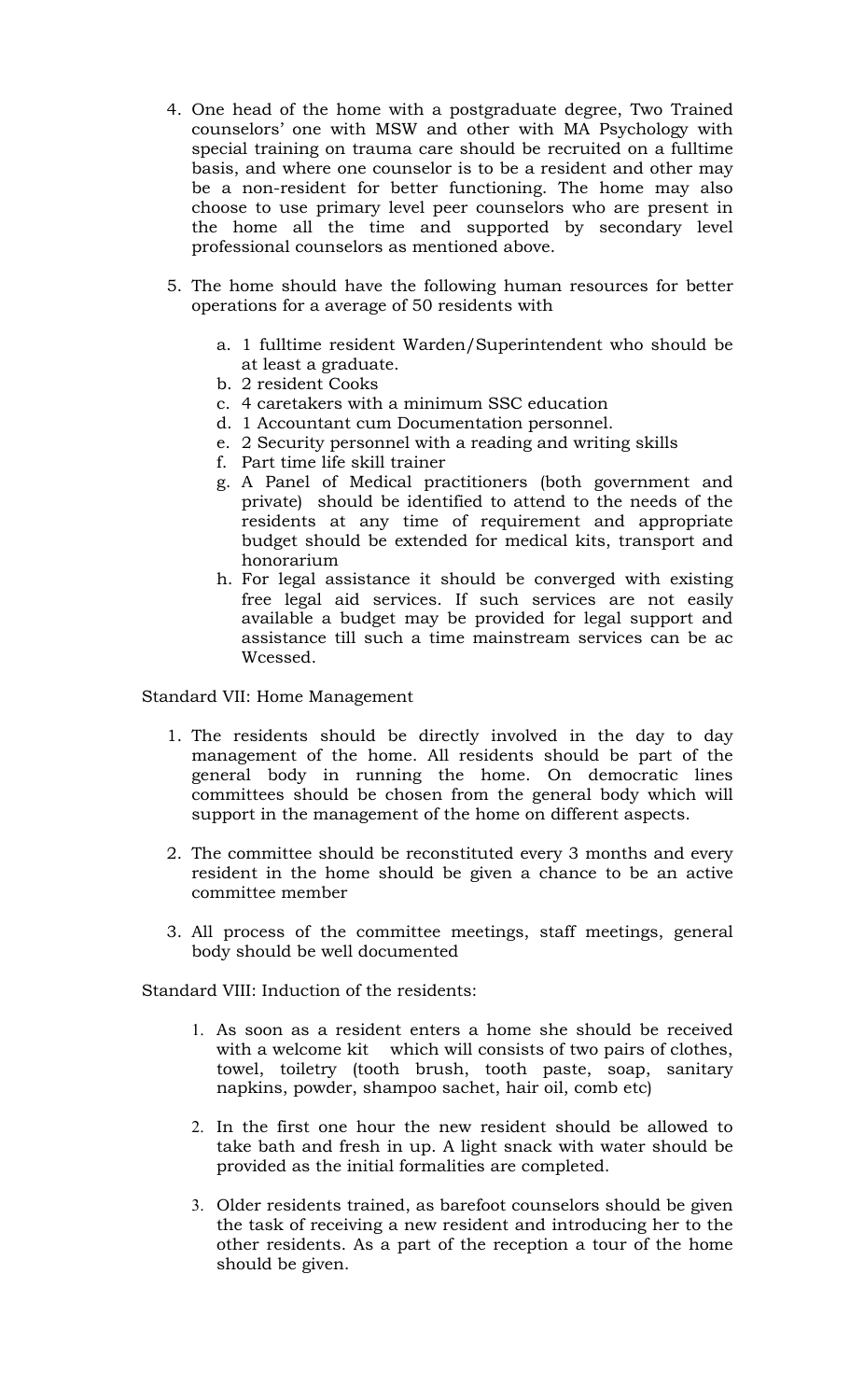- 4. If the resident is brought during the night she should be allowed to rest and personal profile and other documentation formalities should be taken only the next day after the resident is feeling rested.
- 5. Develop and establish moral support with the newcomer

Standard IX: Induction and Orientation

- 1. The preliminary assessment report of the new resident should be recorded on the prescribed format. The profile of the resident will be updated periodically. A photograph of the victim should be taken at the earliest suitable time.
- 2. As a part of the personal profile care must be taken to establish the true identity of the resident such as her real name, whereabouts of family members, community members, relatives, next of kin, address etc. Updating can be done in a phased manner and computerized
- 3. The resident should be provided all information regarding the procedures, rules and facilities in the home. She should be also informed about her legal and civic rights. A grievance/redress mechanism should be created
- 4. The resident should be informed about all the benefits she is entitled from the government such as immediate relief of Rs.10,000/ and all other rehabilitation package such as livelihood skill, livelihood options, education for her children etc as per the GO MS No 1 dated 3-01-2003.
- 5. The resident should also be informed and counseled about the routine medical tests and examinations she will be asked to undergo and also the tests for which she has to provide informed consent. The resident's consent for HIV test is The resident's consent for HIV test is necessary. The resident should be told why the test is being taken and the importance.
- 6. Only after the resident is well oriented(may take a minimum of two weeks) an undertaking should be taken by the resident on her choice to rehabilitate /reintegrate.

Standard X: Recording and Documentation

- 1) As soon as the resident is admitted her personal profile should be recorded in a specified format (annexed). The said profile should be updated regularly. The profile to be recorded only when the resident is mentally prepared for the same. The persons responsible for recording/documenting the profile should be trained mainly on communication and documentation. He/She needs to be patient with the residents and ensure authenticity.
- 2) There should be separate files maintained for each resident which should include a profile consisting of personal details, informed consent and referral records with a medical file consisting of medical reports, treatment plan and prescriptions. Confidentiality to be well maintained especially in the case of residents being HIV positive.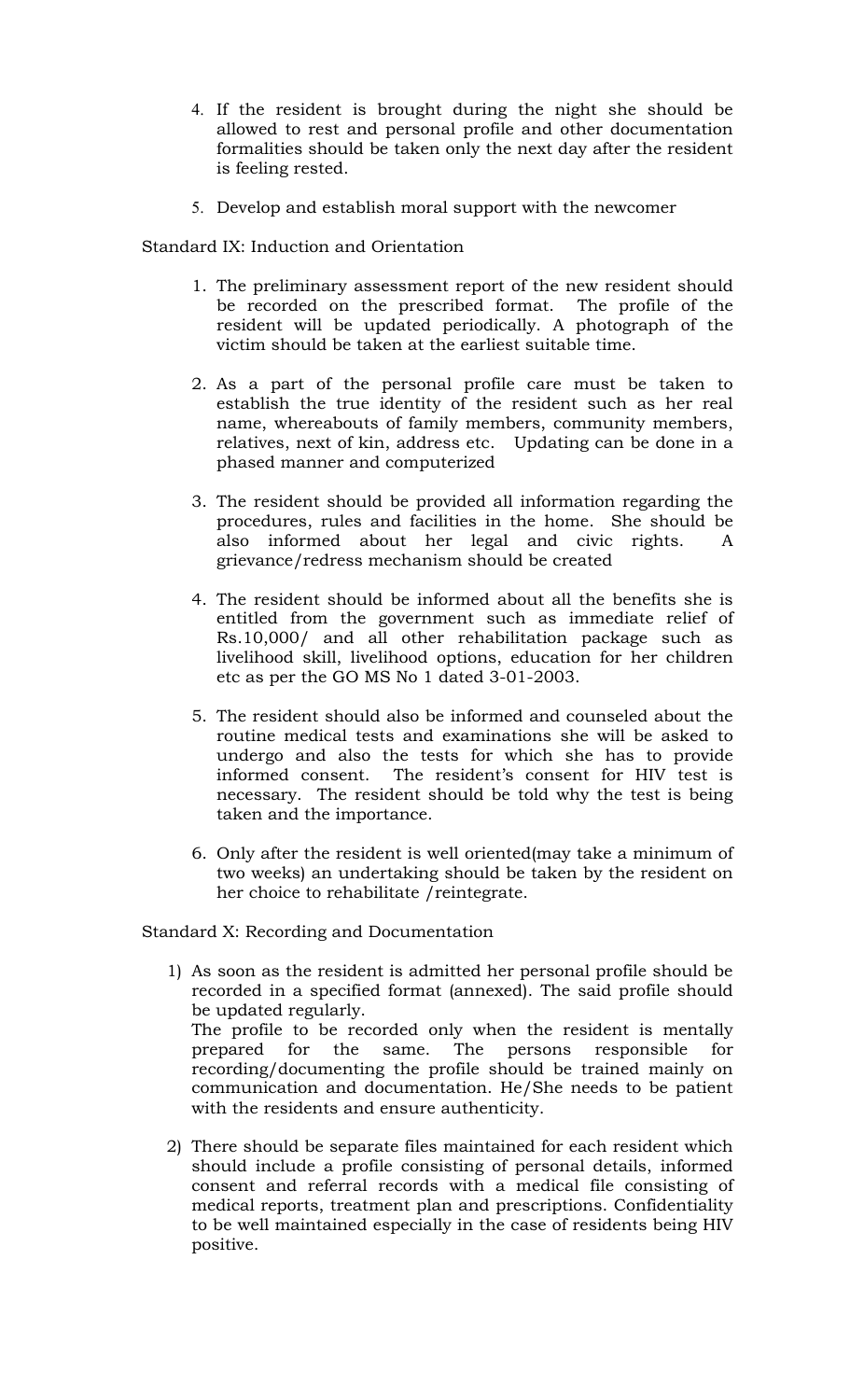- 3) Separate registers should be maintained for attendance, visitors, incoming/outgoing and restoration/ reintegration.
- 4) There should be a victim care plan which should take into consideration the educational background and interests/talents/skills of the victim( to be recorded in a prescribed format for all residents and kept in the personal profile). Individual care plans should be made based on this and appropriate training to be imparted taking into consideration the emerging areas of human resource requirements. This care plan should be updated from time to time for each resident even after repatriation and follow up.

Standard XI: Tracking Systems

1. Homes should maintain all relevant details on the resident after the rescue process (FIR copy, remand dairy). A complete record of the resident's contact information (names of relatives, address, phone number etc.) should be maintained in the resident's confidential file. Authenticity of the resident's information should be ensured. A recent/latest passport size photo of the resident should also be kept in the confidential folder. Profiles of the close associates to be secured & maintained. All relevant information should be comprehensive and form a part of the initial assessments.

Standard XII: Health and Medical Support

- 1. Immediately after a resident is admitted she should be provided immediate medical support (check up, treatment for immediate ailment etc). Pediatric support should be given for children accompanied and a check up by a gynecologist if the woman is pregnant
- 2. Medical Tests for HIV/AIDS should be done only after the resident gives her informed consent.
- 3. Each home should have facilities for health check-ups by a registered medical practitioner, gynecologist, pediatrician, referral to external medical experts, hospitals, and facilities for hospitalization, on an as-needed basis
- 4. Home should have trained caretakers to provide appropriate care and support for HIV positive residents for early management of opportunistic symptoms. All staff in the Home must be trained in HIV care and support
- 5. Home should have referral networks with mental health professionals (psychologist, psychiatrist, psycho-therapist etc) and mental health institutions for immediate and timely support for psychologically disturbed residents
- 6. Home should have referral network with de-addiction centers for those residents who have a problem of substance abuse/alcohol addiction
- 7. Each home should have a first aid box with basic medicines and equipments such as thermometer and updated medical record of each resident. It should be replenished on a regular basis and medicines should be checked regularly for their expiry date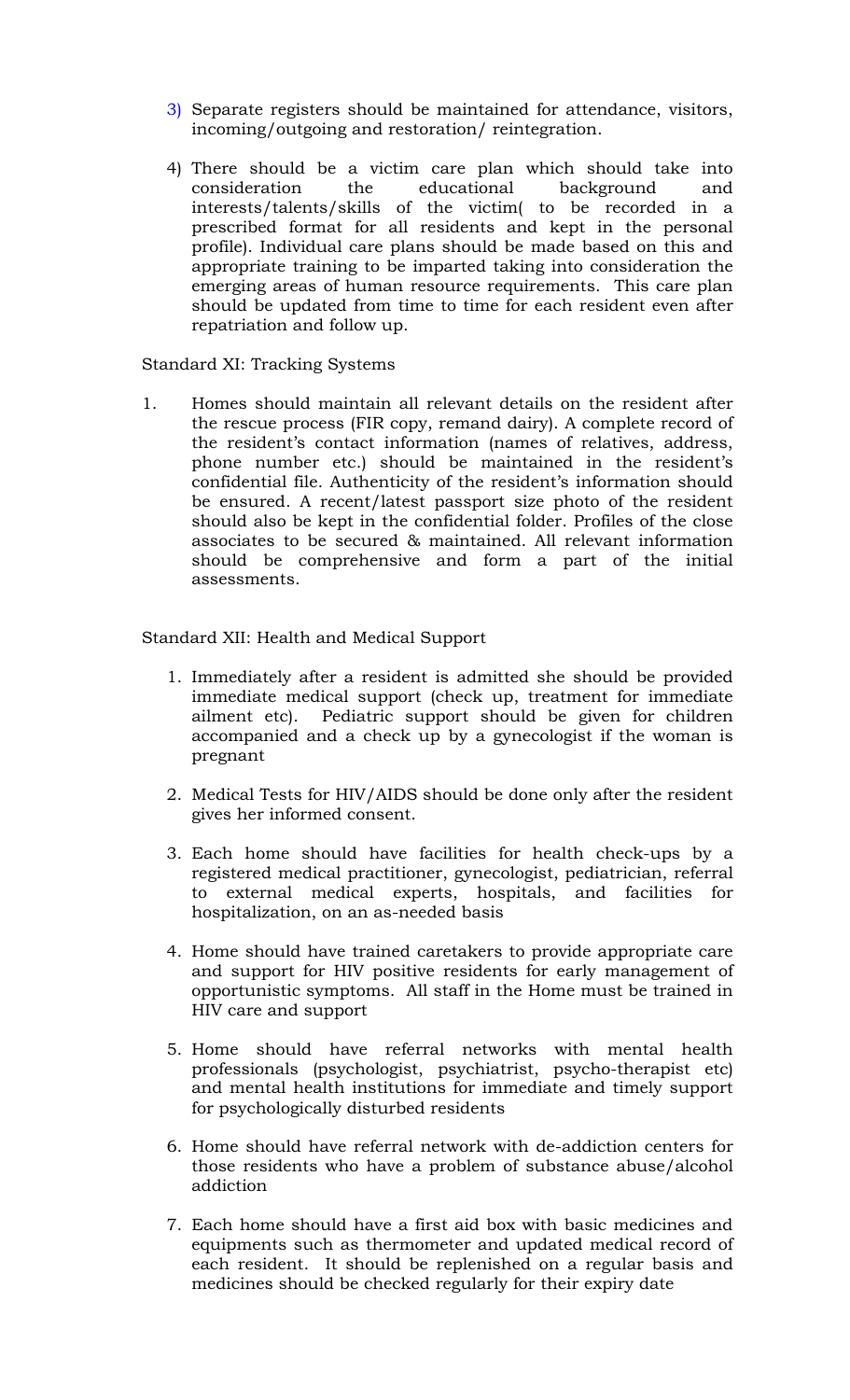- 8. Home should have arrangement for caretakers who will escort residents during hospitalization and also facilities for transportation of a sick resident
- 9. Home should maintain proper registration of births and deaths.
- 10. Home should have a corpus fund for health related emergencies such as special health conditions, funeral rites
- 11. At each Home, safe drinking water, sufficient number of bathrooms and toilets, fans and proper ventilation, mosquito nets and proper drainage systems should be in place to ensure the health of all residents.
- 12. Residents should be provided a nutritious diet. Care should be taken to cater to special needs of residents who are HIV positive, lactating mothers as per the diet chart. The menu for the week should a part of the home committee decisions.

Standard XIII: Counseling and Therapeutic Support

- 1. There should be both professional and Peer counselors-preferably female- in a home who would provide immediate trauma care and long term counseling for the residents.
- 2. The ambience of the home should be therapeutic in terms of nonjudgmental attitude of the staff, along with avenues for relaxation, recreation and spiritual growth and activities for executing responsibilities and to gain confidence and control. Illustrated activities include indoor & outdoor sports, physical exercise, cultural activities, workshops, study material, magazines, music, meditation, yoga, gardening etc.
- 3. There should be both individual and group counseling for the residents. Peer counseling including group discussions should also be promoted.
- 4. Residents showing symptoms of psychiatric disorders should be immediately referred to professional psychiatrist.

Standard XIV: Life Skills

- 1. There should be daily classes for residents on life skills such as grooming, socialization, communication, conflict management, stress management and leadership. Both formal and informal processes, including mentoring and exposure visits should be used.
- 2. Innovative and creative tools of teaching life skills should be used such as art/craft etc which will restore a sense of well being and dignity.

Standard XV: Education

- 1. Residents who have no formal education should be helped to obtain education through Akshara Jyothi, Vidya program or any other adult education program.
- 2. Residents who have basic literacy and have an aptitude for further education should be helped to enroll in NFE programs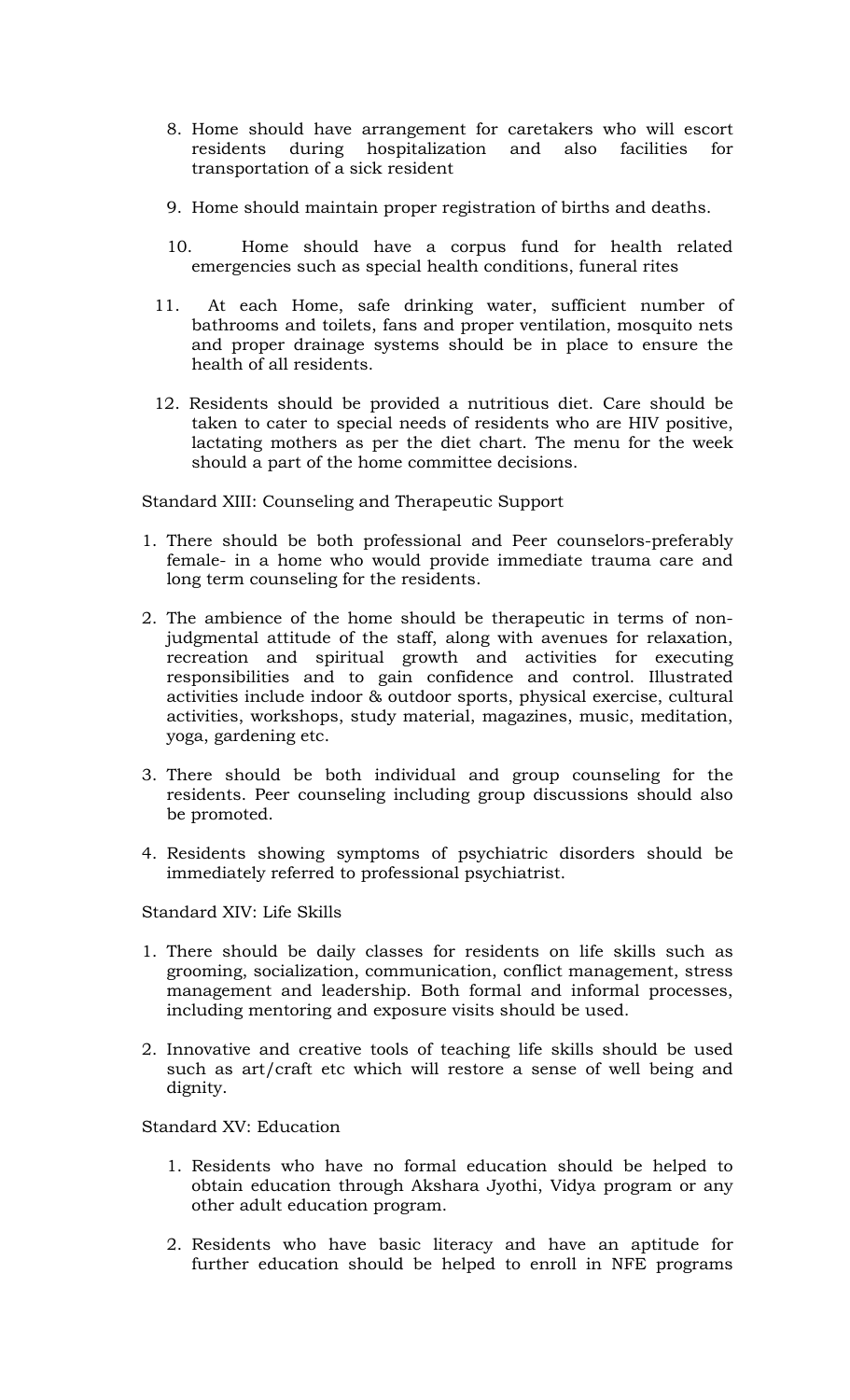including open school/university for continuum of educational process.

- 3. Take all measure to mainstream minor residents in normal schools on priority basis.
- 4. Children of residents should be admitted to either residential hostels or in schools. If in private schools, join through sponsorship preferably from Government. If in Government School the government should take care of all the expenses for education.

Any decision to send the resident from the shelter to any outside place should be taken only after security concerns are satisfactory.

Standard XVI: Diet & Nutrition

- 1. Home committee should prepare weekly diet chart for the home in consultation with the Superintendent/Warden. Care should be taken to ensure the needs of the residents are incorporated as much as possible.
- 2. Special diet chart should be prepared for lactating mothers, infants, and pregnant residents, residents with special conditions such as HIV/AIDS, diabetes etc and sick/bedridden residents

Standard XVII: Livelihood Training

- 1. Residents should be admitted to livelihood training within two months after admission to shelter/home.
- 2. In collaboration with reputed technical training institutes (Mahila Pranganam, SETWIN, ITI, Community Polytechnic) viable, sustainable and job oriented trades should be taught to the residents. The residents must be allowed to appear for certificate exams or diploma by government or reputed certified agencies such Intermediate Board, State Board for Technical Education for better employability.
- 3. It should be ensured that all livelihood training should lead to job placement after the stay in the home.
- 4. Corporate tie up should be explored for developing livelihood training which increases the employability of the resident.

Standard XVIII: Livelihood Option/Economic Empowerment

Economic Rehabilitation Plan for each resident should be developed. Formation of SHG must be encouraged to access micro-credit finance, start placement services for open employment, support for starting small businesses etc.

Standard XIX: Legal Aid/ Assistance

- 1. The home should have a part time professional legal advisor ( reputed advocate) who could provide legal aid/assistance to the residents.
- 2. Tie up should be made with enforcement agencies to recover all properties of the victim from the place of exploitation.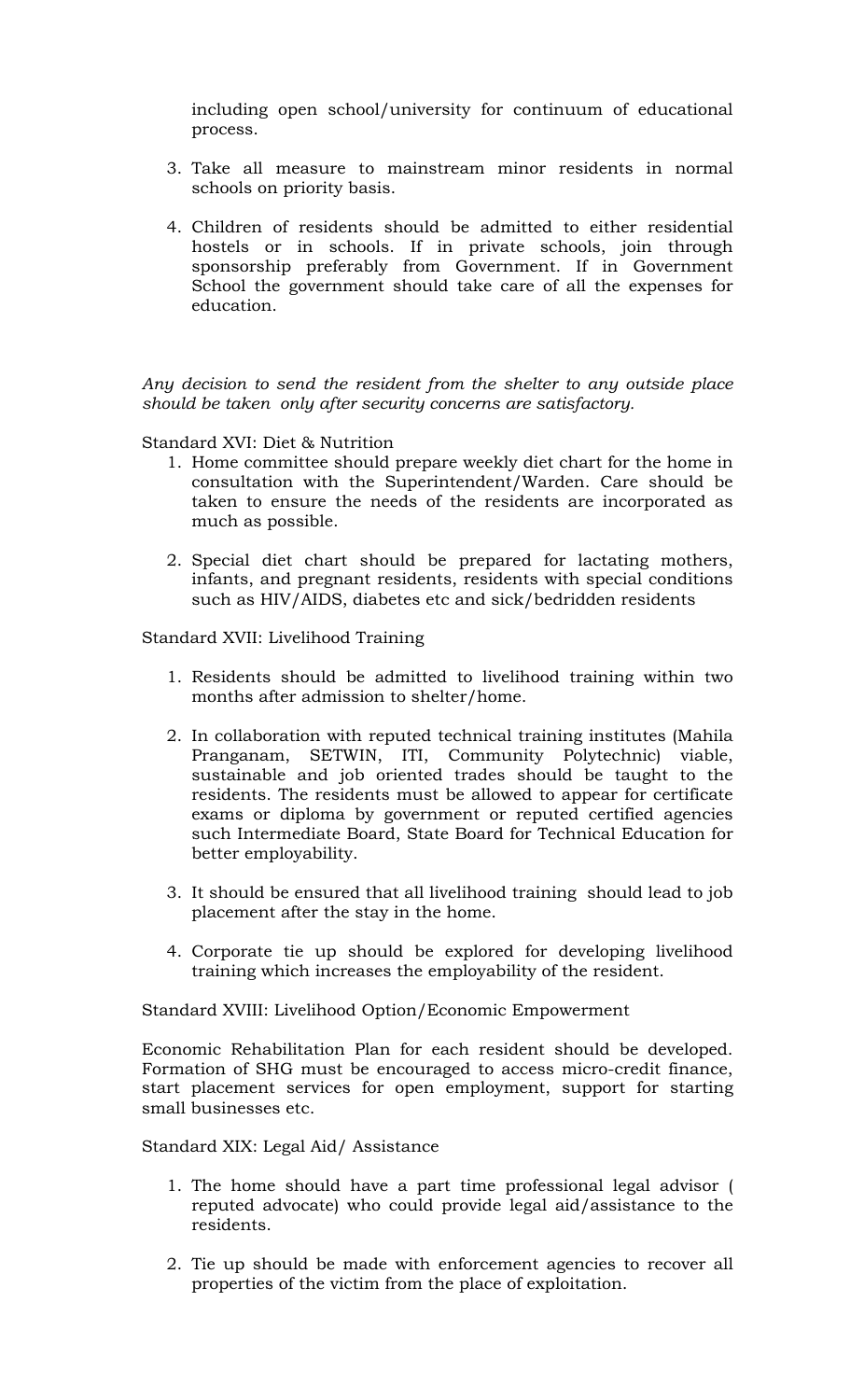- 3. The residents should be provided all assistance if she is a witness in a case and if need be additional protection as a part of victim witness protection. Care must be taken to take complete consent of the resident for her to become a witness.
- 4. The legal advisor should provide the residents preparation for trial (through mock trail or any other role play/ discussion method).

Legal assistance shall be provided unconditionally, that is it shall not be conditional upon the victim/survivor's willingness to serve as a witness. Use existing legal aid/assistance structures fully, and in case of non-availability of Govt. legal aid cell, services of an advocate may be used.

# Standard XX: Civic Benefits

1. A requisition on behalf of the resident in the prescribed format should be submitted to the District Collector through the Project Director, Women Development Child Welfare for allocation of housing, ration card, voters ID and other civic benefits entitled as rehabilitation package for the resident. Care should be taken that these benefits reach the resident within a stipulated period of 6 months after being rescued. It should be further ensured that these benefits do not stigmatize the resident but instead mainstream the benefits with the family/community. It should also provide benefits for the second generation taking care to see that it reaches the male child also.

Standard XXI: Restoration and Repatriation

- 1. Any formalities for the restoration/repatriation process should begin only after getting the informed consent of the resident.
- 2. Restoration/repatriation plan for a resident should be undertaken only after a complete home investigation (format enclosed) is done. The home investigation should include an assessment of the family (are they involved in trafficking), family and community's willingness to accept the girl and the family's environment.
- 3. Before a resident is restored/repatriated a detailed discussion should be held with the resident and the restoration team on what explanation should be given to the family on her absence from her village/slum/community. The resident's version should be adopted as the final version.
- 4. Proper record and documentation (photos, undertaking from parent/guardian) should be maintained for all restoration undertaken.
- 5. No rescued victim shall be sent back to the family without adequate assessment and without ensuring social acceptance and family support. State will ensure that repatriation is carried out depending on how safe and nurturing the family environment is for the victim. If and when the victim chooses to return to an abusive family situation, the state would need to intervene and repatriate the victim to an institution which can protect and care for the individual. Repatriation will be done after the stay in a shelter.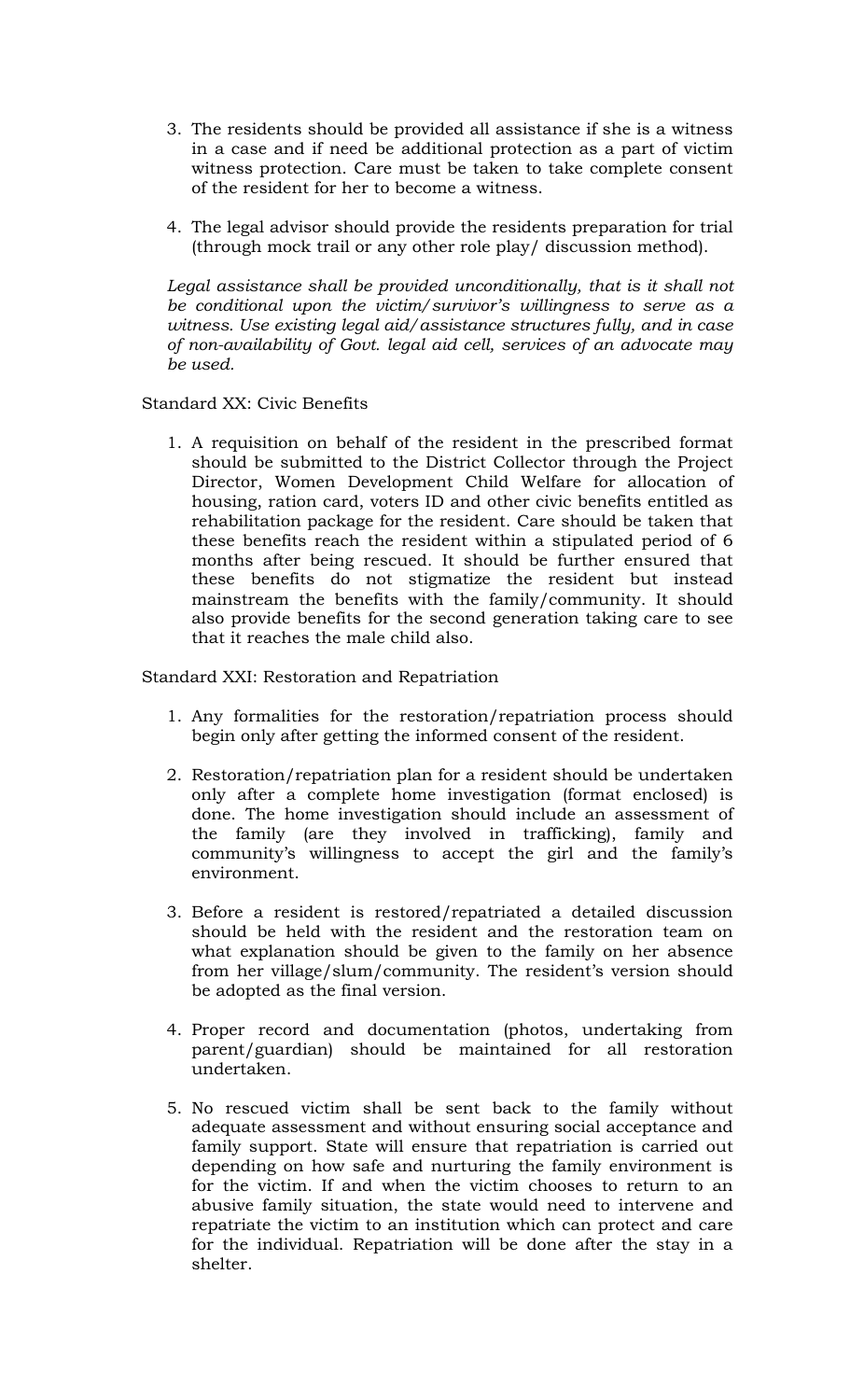- 6. States shall work out the details of the repatriation procedures and structure and mainstream them in order to facilitate the smooth and efficient repatriation of the victims and their dependent minors.
- 7. The members of the professional and (preferably) voluntary sector organizations who have had some helping interaction with the victim shall be represented in the process of repatriation.
- 8. No rescued victim shall be sent back to the family without fully ensuring that the victim shall not be re-trafficked.
- 9. The victim being repatriated should be counseled and prepared to return to the country of origin after providing her with adequate medical and psycho-social care as well as after empowering her through basic life- skills so that she can be reintegrated in main steam life.
- 10. Adequate financial assistance should be provided for meeting the needs of rescued victims during travel while repatriating them to their families or institutions in source areas
- 11. Adequate provision for dearness allowance for police escort or any other authorized escort during such travel should be made by the government.
- 12. It should be ensured that the legal formalities should be completed for the residents before being restored or repatriated.

#### Standard XXII: Follow Up

1. For the first six months after the restoration is done monthly followup should be done. Thereafter the follow up could be done once a quarter for the next one year.

Follow up program should ensure the following:

- $\triangleright$  Protection against re-trafficking and against commercial sexual exploitation.
- $\triangleright$  Protection against Stigma and Discrimination.
- $\triangleright$  Protection against any other exploitation.
- Optional link with a variety of professional support systems.
- $\triangleright$  Confidentiality
- > Reorientation.
- Restoration/ensuring/exercising of full citizen ship rights.
- > Livelihood option.
- Mental health
- $\triangleright$  Restoration/ ensuring/exercising of rights over parental, ancestral and community property and entitlements.
- $\triangleright$  Survivor friendly.

2. Monthly follow-up should be provided for the first six-months and thereafter whenever required, to ensure that the victim receives adequate support and does not get re-trafficked. Adequate follow-up of the victim supervised by the Child Welfare Committee or any other competent authority dealing with women / children along with the close cooperation of other recognized organizations should be mandatory for a period of three years after the victim has been repatriated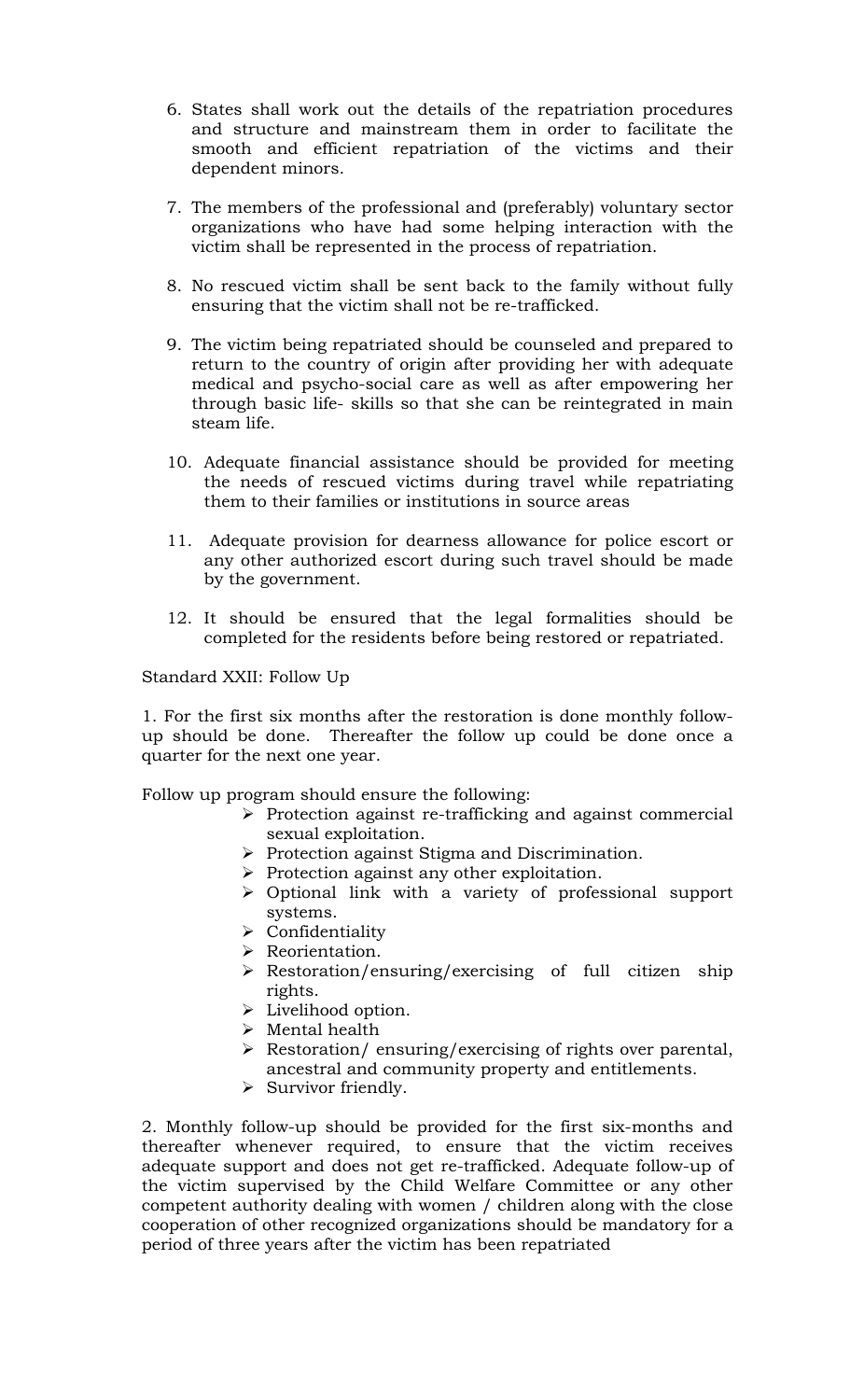# XXIII: Social Reintegration

- 1) Those residents whose families do not accept them and for those whose families are not conducive space for restoration( for example parent's involved in trafficking) special efforts should be made to support the resident to stand on their feet and slowly in a phased manner supported to live in the society independently.
- 2) It should be ensured that no rescued victim is sent back to the family without ensuring social acceptance and family support to the victim in order to prevent re-trafficking and further commercial sexual exploitation.
- 3) Collaborations with appropriate government or non- governmental organizations should be made to provide employment services/entrepreneurship development training, which will include skills, knowledge, and resources, marketing skills and micro-credit at the district where the resident is reintegrated.
- 4) The Home shall conduct outreach / support activities, or shall oversee the delegation of those activities to other organizations or individuals in accordance with the Reintegration Plan. Outreach / support activities shall be conducted only with the consent of the victims.
- 5) In trafficking cases where the entry of the victim in the Rescue Home is very late (e.g. the Home is meant for residents/ victims up to the age of 18 and the victim enters at the age of 17) there is a need to extend the protective cover of residential services for a longer period. Some protective cover for the rescued person shall continue even after reintegration through Drop-in Centers, and After-Care Homes.

Standard XXIV: Accountability

1. All homes run for the purposes of trafficked victims should be directly accountable to the Department of Women Development Child Welfare. The minimum standards prescribed should be adopted irrespective of whether it is government funded or private funded.

All homes should have certification of implementing standards.

Standard XXV: Monitoring

- 1) The convener of the Anti Trafficking District Co-ordination Committee (Assisted by the Empowered Committee including NGO, Government & Civil Society) who is also the Project Director, Women Development Children Welfare with the support of other members should monitor the homes every two months. The monitoring and review report should be submitted to the Secretary, Women Development Child Welfare through the Director, Women Development Child Welfare.
- 2) Within the home there should be staff meeting fortnightly to implement the minimum standards. There should also be monthly meetings with the residents to review minimum standards.
- 3) Feedback on the minimum standards should be used to improve on the management of the home. Once in a month management meeting on the improvement of the standards.
- 4) Monitoring should be participatory (Survivors, NGO and Govt. Officials) with the aim to strengthen the standards.